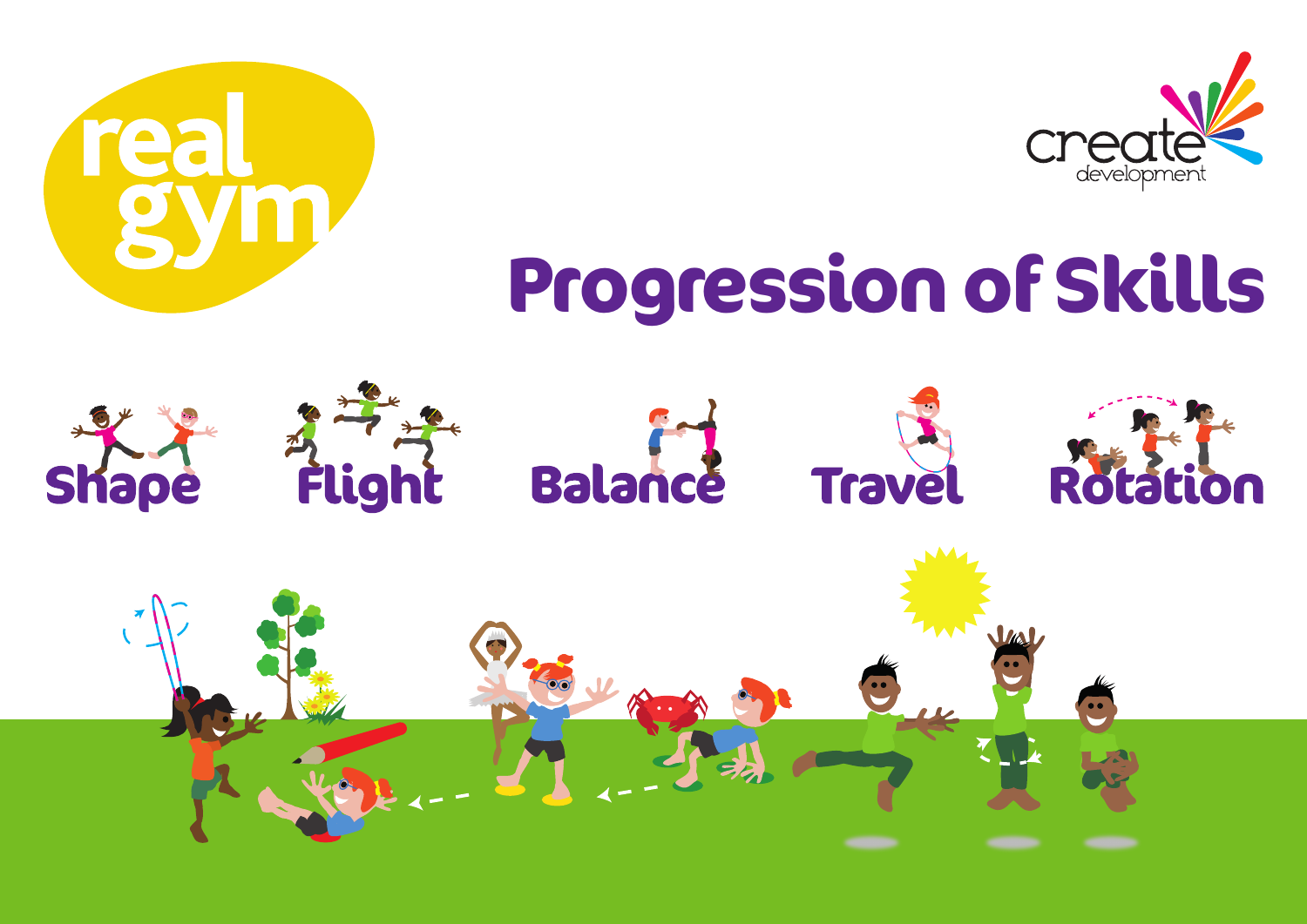# **Shape**

#### **Shape Balance**

**Balance**

**Flight**

# **Flight**

**Travel**



**Rotation**

# **Rotation**

**• Perform (Consolidated)** Trickiest Shape skills (1/2/3) combined with one of the following: - Hand Apparatus (4) - Low Apparatus (5) - Partner/s (6)

**• Perform (Consolidated)** Trickier Shape skills (1/2/3) combined with two or more of the following:

- Large Apparatus (7)

- Hand Apparatus (4)

**• Perform (Consolidated)** Trickiest Balance skills (1/2/3) combined with one of the following: - Hand Apparatus (4) - Low Apparatus (5) - Partner/s (6)

- Low Apparatus (5)
- Partner/s (6)
- Large Apparatus (7)
- **Perform (Consolidated)** Trickier Balance skills (1/2/3) combined with two or more of the following:
- **Perform (Consolidated)** Trickiest Travel skills (1/2/3) combined with one of the following:
- Hand Apparatus (4) - Low Apparatus (5)
- Partner/s (6)
- Large Apparatus (7)



- Large Apparatus (7)

- 
- **Perform (Consolidated)** Trickier Shape skills on the **floor**  $(1/2/3)$ .
- **Perform (Consolidated) Tricky** Shape skills
- **Perform (Consolidated)** Trickier Balance skills on the **floor**  $(1/2/3)$ .
- **Perform (Consolidated) Tricky Balance skills**
- **Perform (Consolidated)** Trickier Travel skills on the floor (1/2/3).

- **Perform (Consolidated)** 
	- **Tricky** Shape skills on the floor (1/2/3).
	- **Explore Tricky Shape** skills (1/2/3) combined with one of the following:
	- Hand Apparatus (4)
	- Low Apparatus (5)
	- Partner/s (6)
	- Large Apparatus (7)
- **Perform (Consolidated) Tricky Balance skills on** the floor (1/2/3).
- Explore Tricky Balance skills (1/2/3) combined with **one** of the following:
- Hand Apparatus (4) - Low Apparatus (5)
- Partner/s (6)
- Large Apparatus (7)
- **Perform (Consolidated) Tricky** Travel skills on the floor (1/2/3).

- Hand Apparatus (4)

- 
- 
- 
- 
- 
- **Perform (Consolidated)** Trickier Flight skills (Flight 1/2/3) combined with two or more of the following:
- Hand Apparatus (4)
- Low Apparatus (5)
- Partner/s (6)
- Large Apparatus (7)

**• Perform (Consolidated)** Trickiest Rotation skills (1/2/3) combined with one of the following:

- **Explore Tricky Travel** skills (1/2/3) combined with **one** of the following:
- Hand Apparatus (4)
- Low Apparatus (5)
- Partner/s (6)
- Large Apparatus (7)
- **Perform (Consolidated)** Tricky Flight skills on the floor (1/2/3).
- **Explore Tricky Flight** skills (1/2/3) combined with **one** of the following:
- Hand Apparatus (4)
- Low Apparatus (5)
- Partner/s (6)
- Large Apparatus (7)

#### **• Perform (Consolidated) Tricky Rotation skills on the** floor (1/2/3).

- **Explore Tricky Rotation** skills (1/2/3) combined with **one** of the following:
- Hand Apparatus (4)
- Low Apparatus (5)
- Partner/s (6)
- Large Apparatus (7)

Static Balance: One Leg Static Balance: Seated Static Balance: Floor Work Static Balance: Stance

Static Balance: One Leg Static Balance: Seated Static Balance: Floor Work Static Balance: With a Partner Static Balance: One Leg Static Balance: Seated Static Balance: Floor Work Dynamic Balance: On a Line



## **Travel FUNS Links:**

- (1/2/3) combined with one of the following:
- Hand Apparatus (4)
- Low Apparatus (5)
- Partner/s (6)
- Large Apparatus (7)
- (1/2/3) combined with one of the following:
- Hand Apparatus (4) - Low Apparatus (5)
- Partner/s (6)
- Large Apparatus (7)
- Hand Apparatus (4)
- Low Apparatus (5)
- Partner/s (6)
- Large Apparatus (7)
- Hand Apparatus (4)
- Low Apparatus (5)
- Partner/s (6)
- Large Apparatus (7)
- Hand Apparatus (4)
- Low Apparatus (5)
	- Partner/s (6)
- Large Apparatus (7)
- Low Apparatus (5)
- Partner/s (6) - Large Apparatus (7)
- 
- **Perform (Consolidated)** Trickier Travel skills (Travel 1/2/3) combined with two or more of the following: - Hand Apparatus (4)
- Low Apparatus (5)
- Partner/s (6)
- Large Apparatus (7)
- **Expected end of upper KS2**
- **Perform (Consolidated)** Trickiest Shape skills on the floor (1/2/3).
	- **Perform (Consolidated)** Trickier Shape skills combined with one of the following:
	- Hand Apparatus (4)
	- Low Apparatus (5)
	- Partner/s (6)
	- Large Apparatus (7)
- **Perform (Consolidated)** Trickiest Balance skills on the floor (1/2/3).
- **Perform (Consolidated)** Trickier Balance skills combined with one of the following:
- Hand Apparatus (4)
- Low Apparatus (5)
- Partner/s (6)
- Large Apparatus (7)
- **Perform (Consolidated)** Trickiest Travel skills on the floor (1/2/3).
- **Perform (Consolidated)** Trickier Travel skills combined with one of the following:
- Hand Apparatus (4)
- Low Apparatus (5)
- Partner/s (6)
- Large Apparatus (7)
- **Perform (Consolidated)** Trickiest Flight skills on the floor (1/2/3).
- **Perform (Consolidated)** Trickier Flight skills combined with one of the following:
- Hand Apparatus (4)
- Low Apparatus (5)
- Partner/s (6)
- Large Apparatus (7)
- **Perform (Consolidated)** Trickiest Rotation skills on the floor (1/2/3).
- **Perform (Consolidated)** Trickier Rotation skills combined with one of the following:
- Hand Apparatus (4)
- Low Apparatus (5)
- Partner/s (6)
- Large Apparatus (7)
- Hand Apparatus (4)
- Low Apparatus (5)
- Partner/s (6)
- Large Apparatus (7)
- Hand Apparatus (4)
- Low Apparatus (5)
- Partner/s (6)
- Large Apparatus (7)
- 
- **Perform (Consolidated)** Trickier Rotation skills (Rotation 1/2/3) combined with **two or more** of the following:
- Hand Apparatus (4)
- Low Apparatus (5)
- Partner/s (6)
- Large Apparatus (7)



**Expected end of lower KS2**

- **Perform (Consolidated) Tricky Travel skills** (1/2/3) combined with one of the following:
- **Perform (Consolidated)** Trickier Flight skills on the floor (1/2/3).
- **Perform (Consolidated)** Tricky Flight skills (1/2/3) combined with one of the following:
- **Perform (Consolidated)** Trickier Rotation skills on the floor (1/2/3).
- **Perform (Consolidated) Tricky Rotation skills** (1/2/3) combined with one of the following:





**• Perform (Consolidated)** Trickiest Flight skills (1/2/3) combined with one of the following:

**Expected end of KS1**

### **Exceeding**

Dynamic Balance: On a Line

Dynamic Balance: Jumping and Landing Coordination: Footwork Dynamic Balance: Jumping and Landing Coordination: Footwork